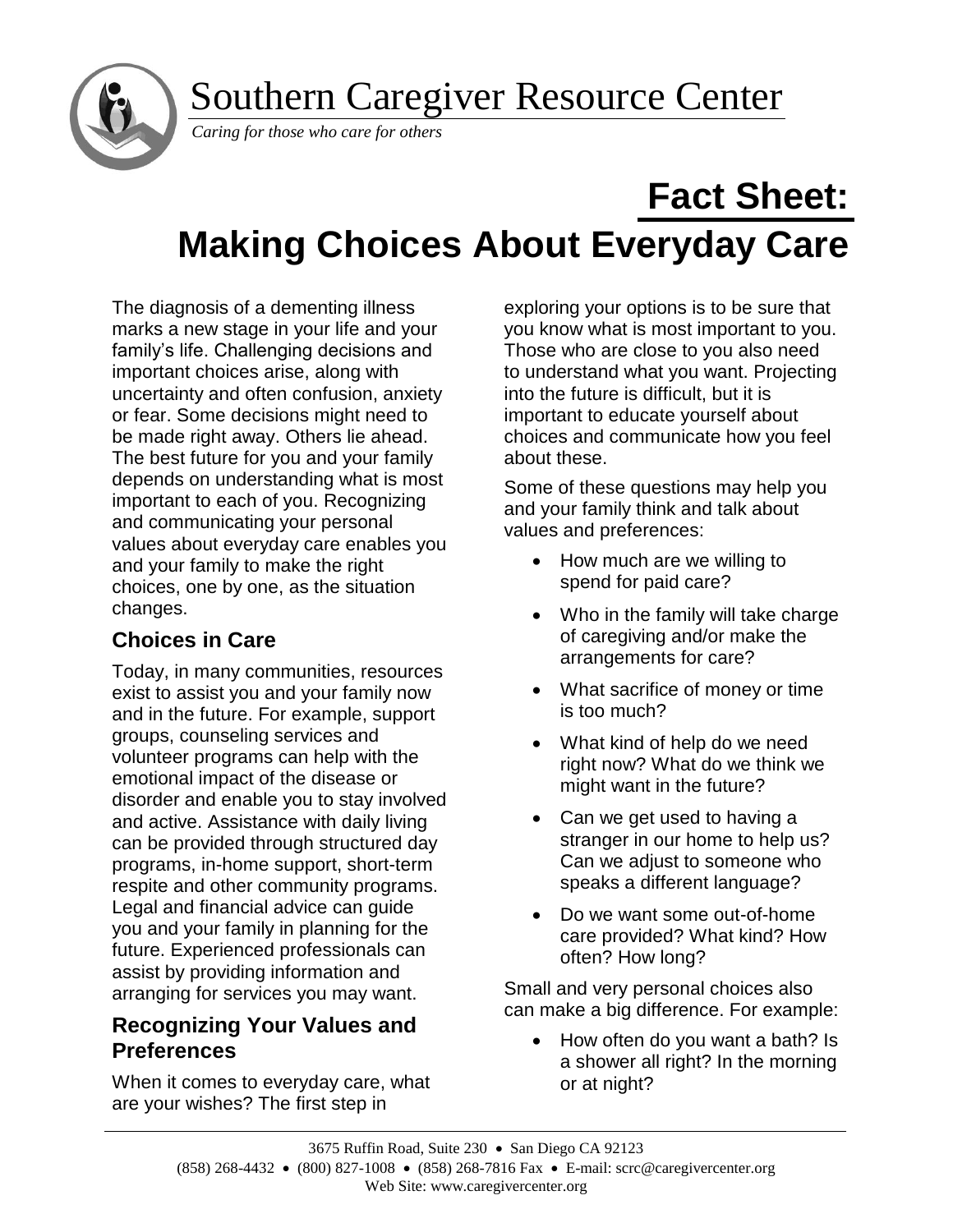- Would you rather have someone you know help with bathing or someone you don't know?
- Do you mind if someone of the opposite sex helps you with baths?
- What do you like to wear at home? When you go out?
- Do you like to exercise? How often?
- Do you like to go outdoors? Or do you prefer being inside, near a window?
- Would you rather be alone most of the time or have company?

## **Communicating Your Wishes**

Both the one who is ill and the one who provides care try to make decisions that are in the best interests of the other person. Family members who provide care find it more satisfying if everyday care matches the values and preferences of the one receiving care. Sadly, family caregivers —especially adult sons or daughters— sometimes do not know as much as they would like about their parents' wishes for daily and nursing home care. That uncertainty adds stress.

Recent research confirms that ongoing, meaningful communication about daily care choices and preferences is quite possible. Dementing illnesses need not keep a person from expressing life-long values and wishes for care now and in the future. Even if serious memory problems affect work and home life, or lead to changes in behavior and mood, one still can participate in care decisions.

Until there is a need, few of us consider how we feel about care issues or life

choices such as stopping driving or no longer cooking. Starting a discussion about this subject may be hard, but most people respond positively to a conversation that involves planning for the future.

Here are some tips that may help your family communicate about these issues:

- Start talking about preferences for everyday care and handling daily activities, such as finances and living arrangements, before problems arise or a crisis occurs. The sooner you discuss such questions, the better prepared you will be to make difficult decisions later on.
- Choose a time when you all are relaxed. Try to focus on understanding what each of you needs and prefers, recognizing strengths but not making assumptions.
- Don't be surprised or discouraged if you get resistance the first time you bring up this topic. That is normal. Try again at another time.
- Don't assume that the illness prevents making many personal decisions. A person with dementia may be able to make some decisions and not others. Also, it may be easier to express decisions at one time of day than another. Keep trying at different times.
- Recognize your loved ones' rights to make their own life choices even if you do not agree with them. If health or safety is at immediate risk, or you need help in talking about these issues in a family meeting, do get a skilled